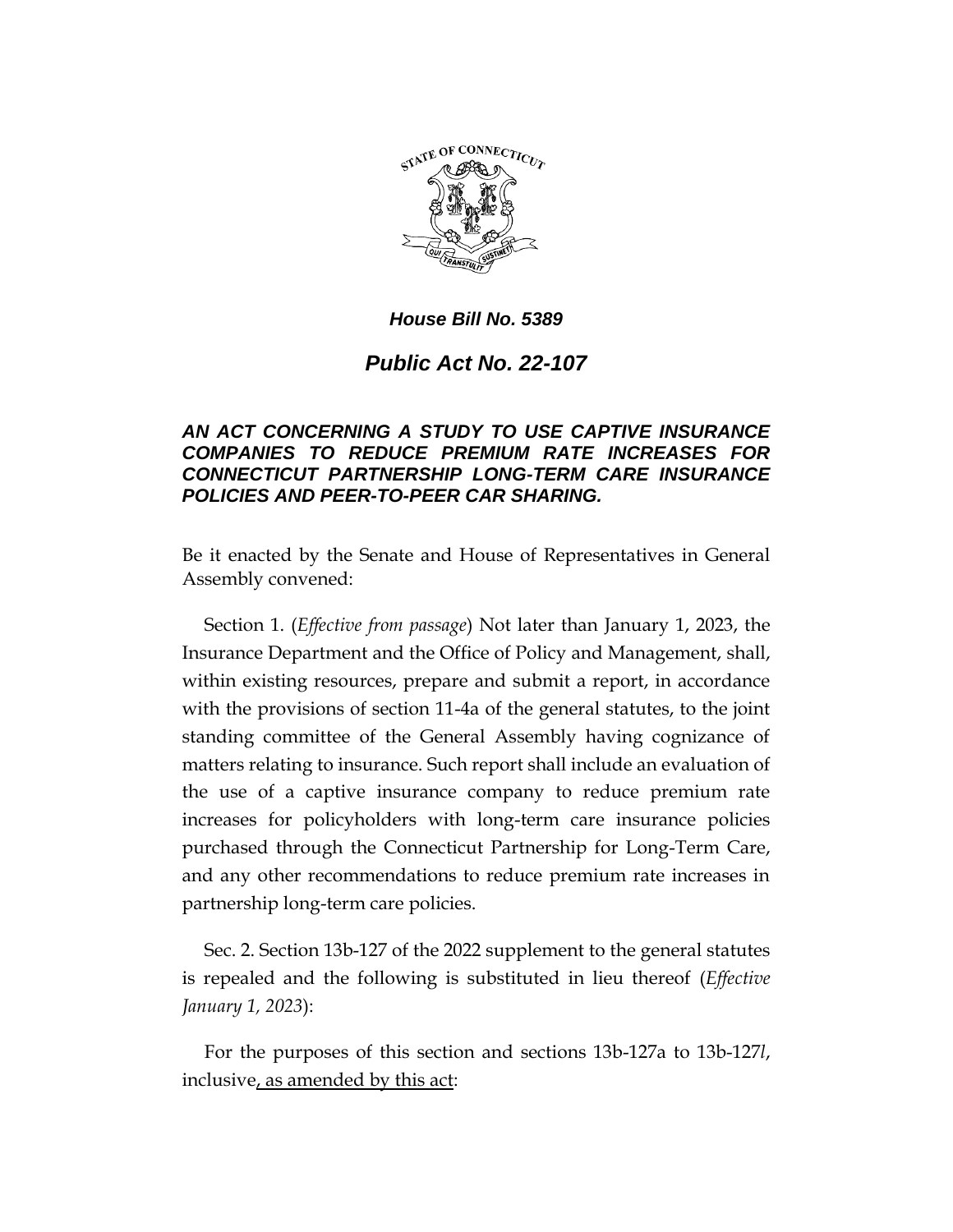(1) "Peer-to-peer car sharing" means the authorized use of a **[**shared**]** vehicle **[**for a consideration**]** by a person other than the **[**shared vehicle**]** vehicle's owner through a peer-to-peer car sharing platform.

(2) "Peer-to-peer car sharing company" or "company" means **[**any person, corporation, limited partnership or other legal entity that is engaged in the business of operating a car sharing platform to enable peer-to-peer car sharing in this state. "Peer-to-peer car sharing company"**]** a car sharing platform that connects vehicle owners with drivers to enable the sharing of vehicles for financial consideration. "Peer-to-peer car sharing company" does not include any person licensed pursuant to section 14-15.

(3) "Car sharing platform" means a physical or electronic place, including, but not limited to, a store, a booth, an Internet web site, a catalog or a dedicated software application that allows a shared vehicle owner to make a shared vehicle available for peer-to-peer car sharing and connect a shared vehicle owner with a shared vehicle driver.

(4) "Car sharing agreement" means the terms and conditions applicable to a shared vehicle owner and a shared vehicle driver that govern the use of a shared vehicle through a peer-to-peer sharing platform. "Car sharing agreement" does not include any motor vehicle rental contracts.

(5) "Shared vehicle" means a vehicle that is available for sharing **[**on a**]** through a peer-to-peer car sharing platform. "Shared vehicle" does not include a passenger motor vehicle used for rental purposes by any person licensed pursuant to section 14-15.

(6) "Shared vehicle driver" means a person authorized by the shared vehicle owner to drive the shared vehicle under a car sharing agreement. "Shared vehicle driver" does not include a lessee, as that term is used in section 14-15.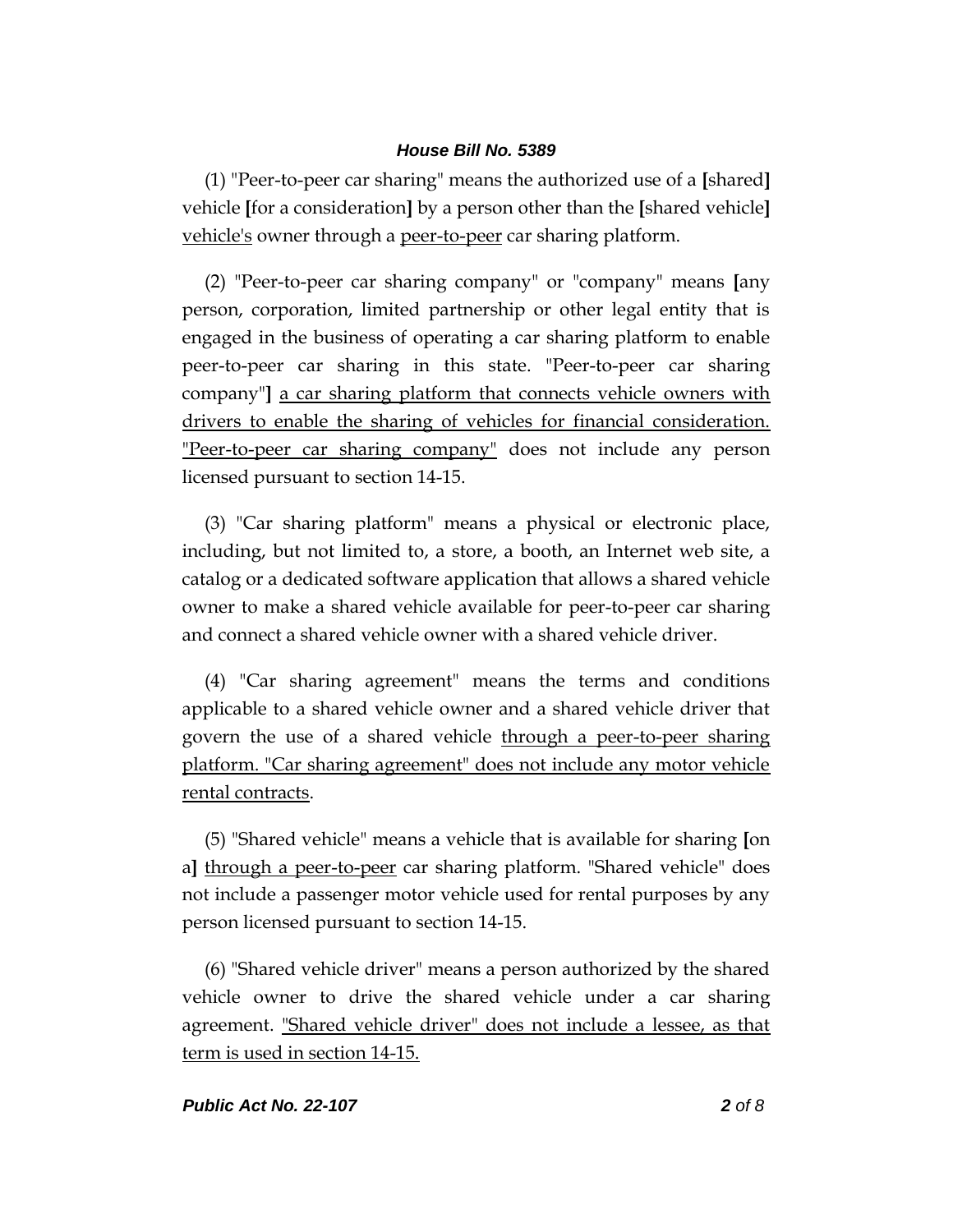(7) "Shared vehicle owner" means the registered owner, or a person or entity designated by the registered owner, of a vehicle made available on a peer-to-peer car sharing platform. "Shared vehicle owner" does not include a person licensed or required to be licensed pursuant to section 14-15.

(8) "Car sharing delivery period" means the period of time during which a shared vehicle is being delivered to the location of the car sharing start time, if applicable, as documented by the car sharing agreement.

(9) "Car sharing period" means the period of time that begins at the start of the car sharing delivery period or, if there is no car sharing delivery period, that begins at the car sharing start time, and ends at the car sharing termination time.

(10) "Car sharing start time" means the time when a shared vehicle driver takes possession and control of the shared vehicle at or after the time the reservation of a shared vehicle is scheduled to begin **[**pursuant to a car sharing agreement**]** as documented in the records of the peer-topeer car sharing platform.

(11) "Car sharing termination time" means the earliest of the following events:

(A) The expiration of the agreed upon period of time established for the use of a shared vehicle according to the terms of the car sharing agreement if the shared vehicle is delivered to the location agreed upon in such agreement;

(B) When the shared vehicle is returned to a location as alternatively agreed upon by the shared vehicle owner and shared vehicle driver as communicated through a car sharing platform and incorporated into the car sharing agreement; or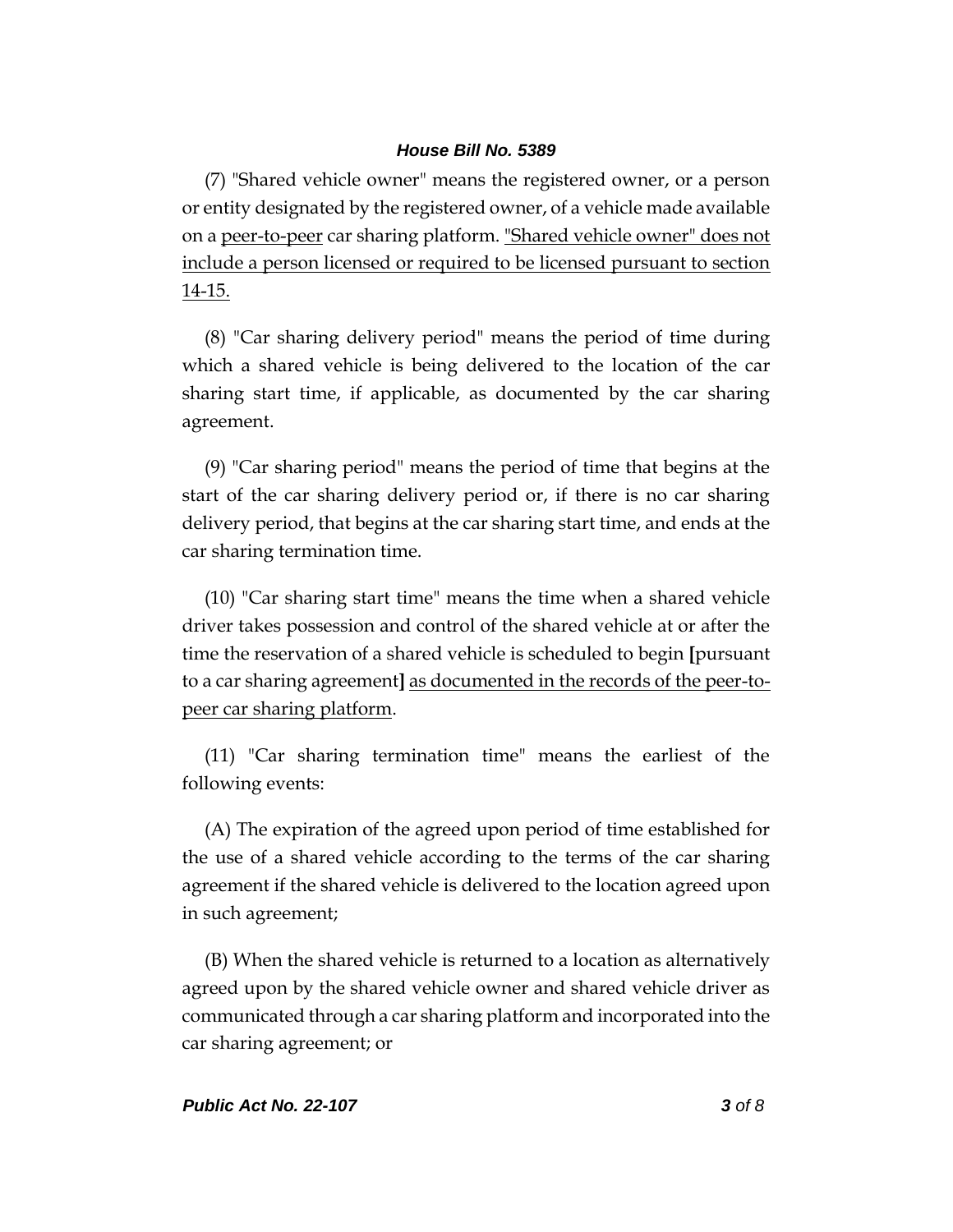(C) When the shared vehicle owner or the shared vehicle owner's authorized designee takes possession and control of the shared vehicle.

Sec. 3. Section 13b-127a of the 2022 supplement to the general statutes is repealed and the following is substituted in lieu thereof (*Effective January 1, 2023*):

(a) Except as provided in subsection (b) of this section, a peer-to-peer car sharing company shall assume liability of a shared vehicle owner for bodily injury or property damage to third parties, or uninsured and underinsured motorist or personal injury protection losses, during the car sharing period in an amount stated in the peer-to-peer car sharing agreement, but not less than the minimum amounts required by subsection (a) of section 14-112.

(b) The assumption of liability under subsection (a) of this section shall not apply to any shared vehicle owner who: (1) Makes an intentional or fraudulent material misrepresentation or omission to the peer-to-peer car sharing company or on the car sharing platform before the car sharing period in which the liability arose; or (2) acts in concert with a shared vehicle driver who fails to return the shared vehicle pursuant to the car sharing agreement.

(c) The assumption of liability under subsection (a) of this section shall apply to bodily injury, property damage, uninsured and underinsured motorist or personal injury protection losses by damaged third parties, in accordance with section 14-112.

**[**(c)**]** (d) A peer-to-peer car sharing company shall ensure that, during each car sharing period, the shared vehicle owner and the shared vehicle driver are insured under an automobile liability insurance policy that: (1) Provides insurance coverage in amounts not less than the minimum amounts required by subsection (a) of section 14-112; and (2) recognizes that the shared vehicle insured under the policy is made available and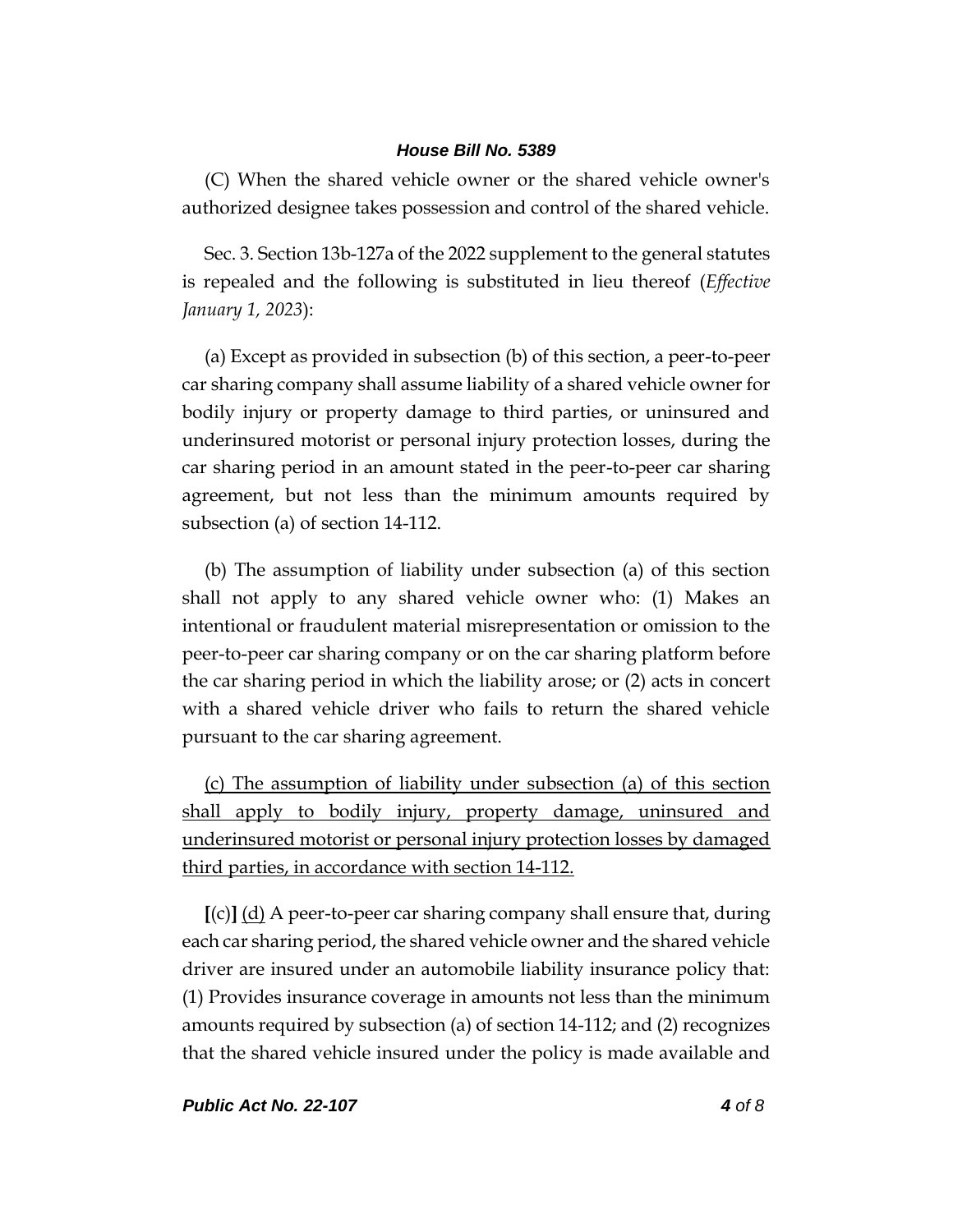used through a car sharing platform, or does not exclude the use of a shared vehicle by a shared vehicle driver.

**[**(d)**]** (e) The coverage requirements of subsection **[**(c)**]** (d) of this section may be satisfied by an automobile liability insurance maintained by the shared vehicle owner, the shared vehicle driver, the peer-to-peer car sharing company or the shared vehicle owner, the shared vehicle driver and the peer-to-peer car sharing company.

**[**(e)**]** (f) The **[**automobile liability insurance maintained pursuant to subsection (d) of this section shall assume primary liability for a claim:**]** insurer, insurers or peer-to-peer car sharing company providing or maintaining coverage under subsection (d) or (e) of this section shall assume primary liability for a claim when:

(1) **[**During each car sharing period;**]** A dispute exists as to who was in control of the shared motor vehicle at the time of the loss and the peerto-peer car sharing company does not have available, did not retain or fails to provide the information required by section 13b-127d; or

(2) **[**When a dispute exists as to who was in control of the shared vehicle at the time of the loss and the peer-to-peer car sharing company does not have available, did not retain or fails to provide the information required by section 13b-127d that relates to the claim; or**]** A dispute exists as to whether the shared vehicle was returned to the alternatively agreed upon location as agreed to by the shared vehicle owner and the shared vehicle operator.

**[**(3) When a dispute exists as to whether the shared vehicle was returned to the alternatively agreed upon location as communicated through the car sharing platform and incorporated into the car sharing agreement.

(f) If a claim occurs during the car sharing period in another state with minimum financial responsibility requirements that are higher than the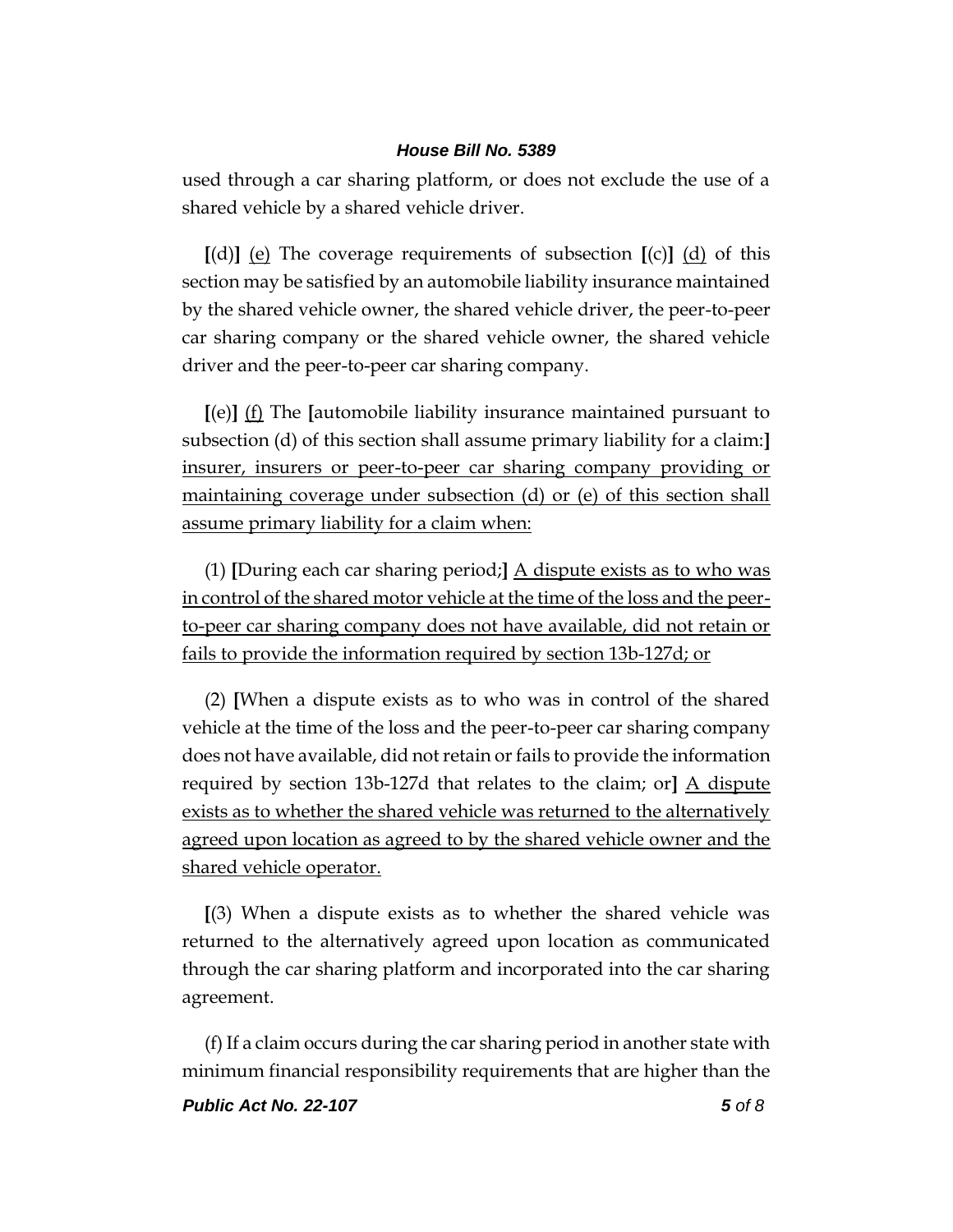minimum amounts required by subsection (a) of section 14-112, the automobile liability insurance policy maintained pursuant to subsection (d) of this section shall provide coverage to satisfy the minimum amounts required by the other state, up to the applicable policy limits.**]**

(g) The liability insurance described in subsection (e) of this section that satisfies the insurance requirement of subsection (d) of this section shall be primary during each car sharing period and in the event that a claim occurs in another state with minimum financial responsibility limits higher than those established in subsection (a) of section 14-112, during the car sharing period, the coverage maintained under subsection (e) of this section shall satisfy the difference in minimum coverage amounts, up to the applicable policy limits.

**[**(g)**]** (h) If an automobile liability insurance policy maintained by a shared vehicle owner or shared vehicle driver has lapsed or does not provide the coverage required pursuant to subsection  $[(c)]$   $(d)$  of this section, the **[**peer-to-peer car sharing company's automobile liability insurance policy shall provide such coverage**]** insurance maintained by a peer-to-peer car sharing company shall provide the coverage required by subsection (d) of this section, beginning with the first dollar of a claim, and **[**the insurance company issuing such policy**]** shall have the duty to defend a claim except under circumstances as set forth in subsection (b) of this section.

**[**(h)**]** (i) Coverage under an automobile insurance policy maintained by the peer-to-peer car sharing company shall not be contingent on another automobile insurance company first denying a claim, nor shall such other insurance company be required to first deny a claim.

**[**(i)**]** (j) Nothing in this section shall:

(1) Limit the liability of the peer-to-peer car sharing company for any act or omission of the company that results in bodily injury to any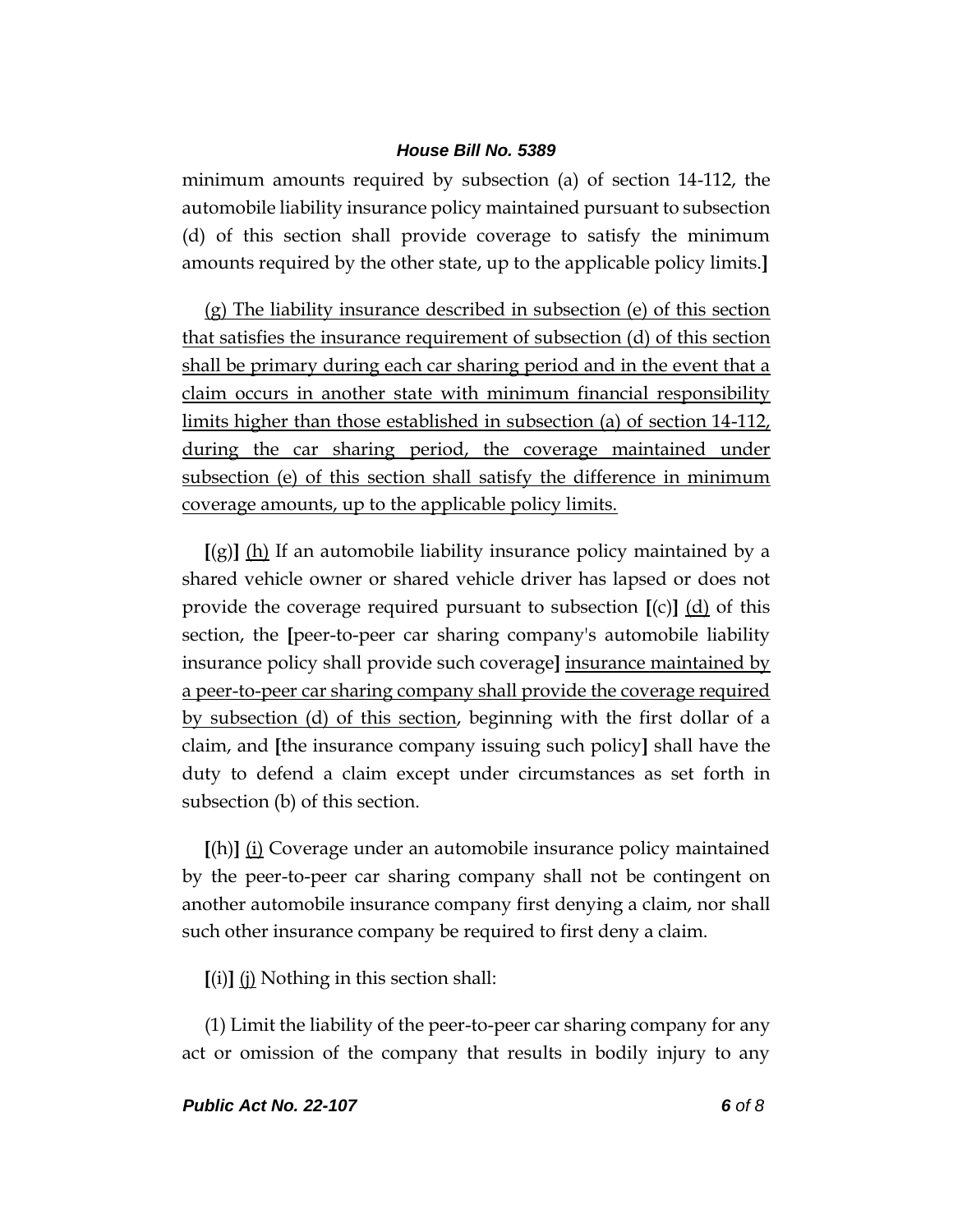person as a result of the use of a shared vehicle through a car sharing platform; or

(2) Limit the ability of the peer-to-peer car sharing company to contract for indemnification from the shared vehicle owner or the shared vehicle driver for economic loss sustained by the company resulting from a breach of the terms and conditions of the car sharing agreement.

Sec. 4. Section 13b-127c of the 2022 supplement to the general statutes is repealed and the following is substituted in lieu thereof (*Effective January 1, 2023*):

(a) An insurance company that offers automobile liability insurance coverage in this state may offer automobile liability insurance policies to individuals that exclude any or all coverage and the duty to defend or indemnify any claim afforded under a shared vehicle owner's automobile liability insurance policy. Such exclusions may include, but are not limited to: (1) Liability coverage for bodily injury and property damage; (2) personal injury protection coverage; (3) uninsured and underinsured motorist coverage; (4) medical payments coverage; (5) comprehensive physical damage coverage; or (6) collision physical damage coverage.

(b) Nothing in this section shall be construed to: (1) Invalidate or limit an exclusion contained in an automobile liability insurance policy, including any insurance policy that excludes coverage for motor vehicles made available for rent, sharing, hire or business use, or (2) invalidate, limit or restrict an insurance **[**company that offers**]** company's ability to offer automobile liability insurance coverage to underwrite, cancel or not renew any insurance policy. Nothing in this section shall be construed to invalidate, limit or restrict an insurer's ability to cancel and not renew policies.